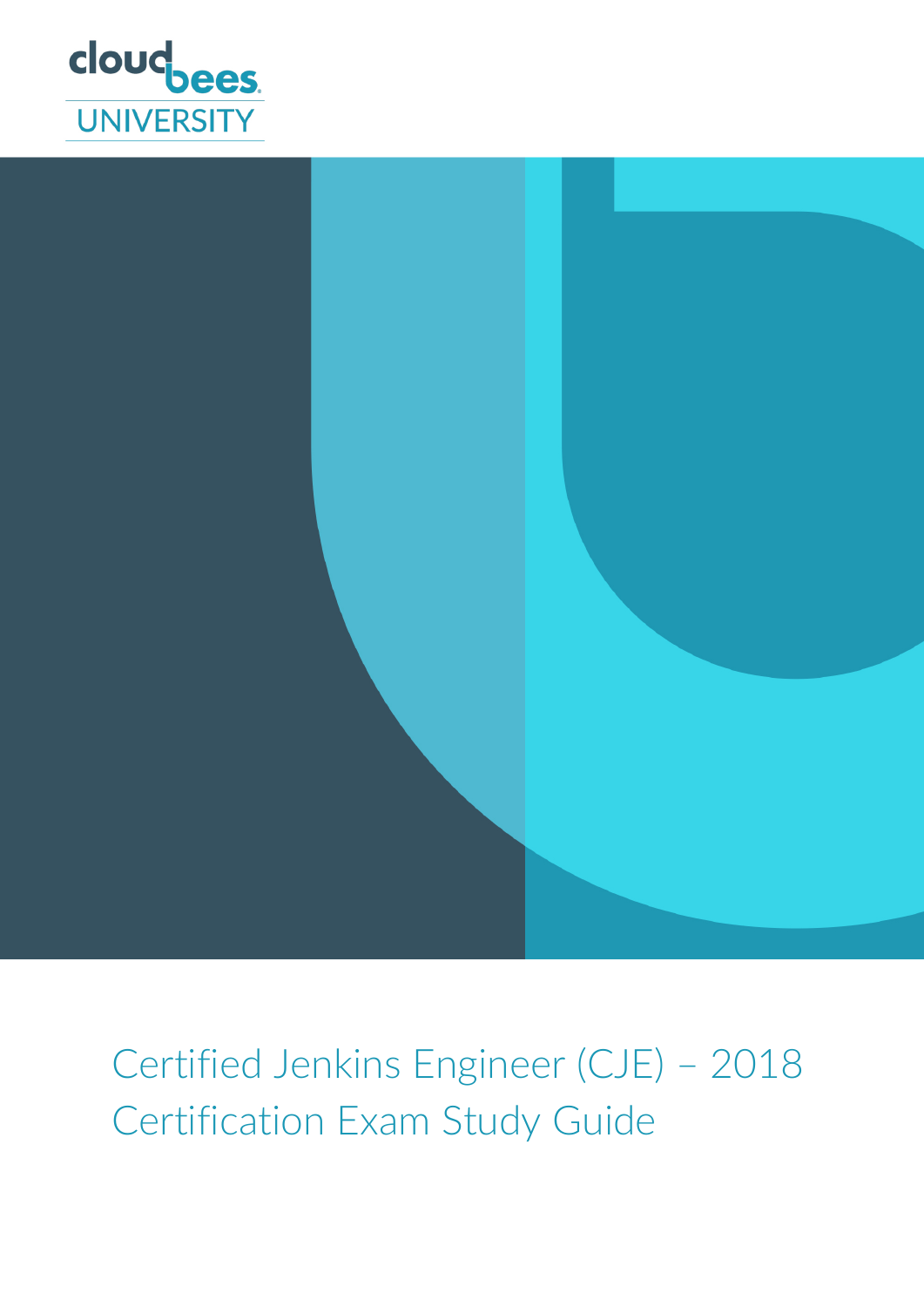# Table of Contents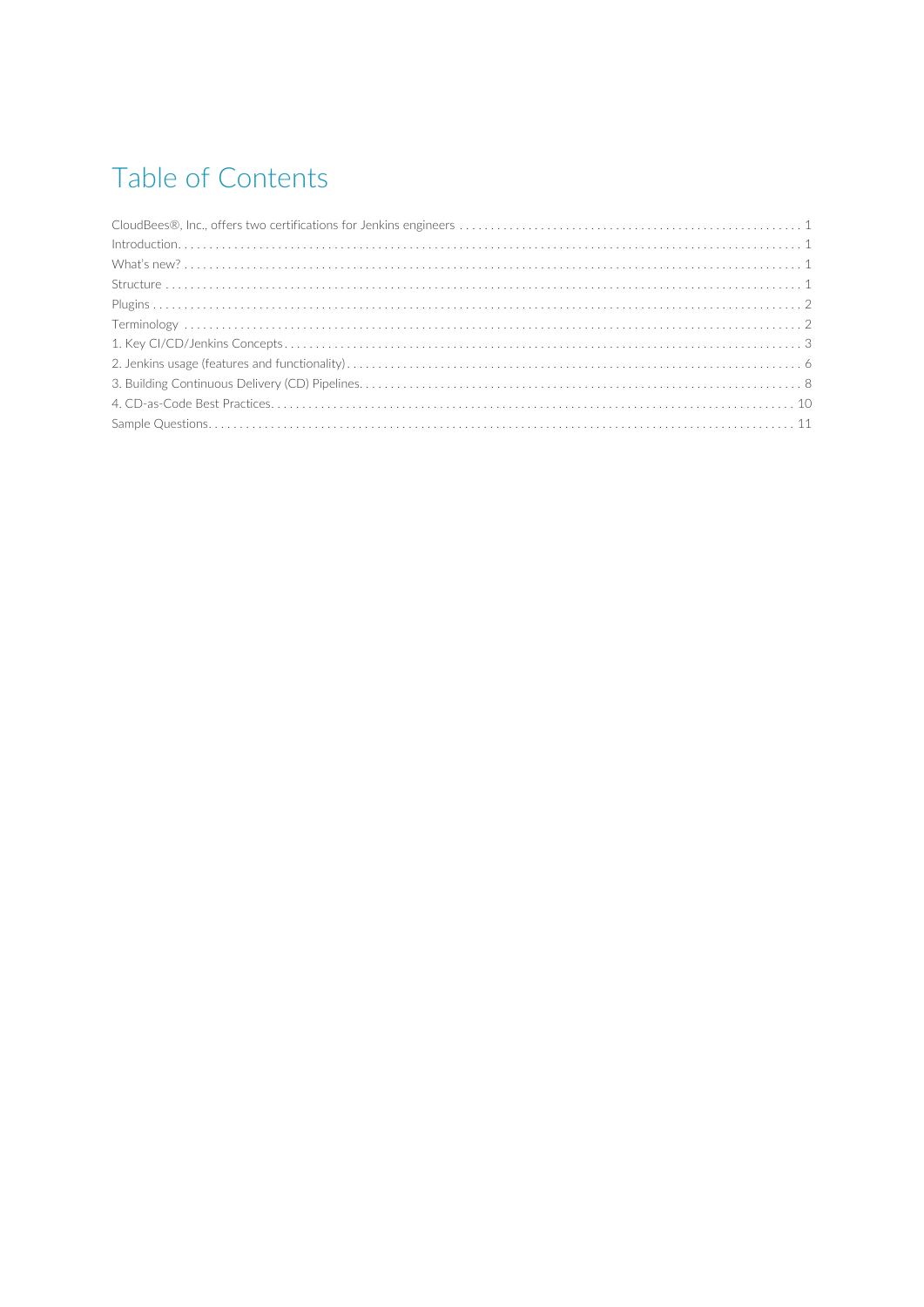<span id="page-2-0"></span>



# CloudBees®, Inc., offers two certifications for Jenkins engineers

- The Certified Jenkins Engineer (CJE) exam consists of 60 multiple-choice questions testing knowledge of open-source Jenkins.
- The Certified CloudBees Jenkins Platform Engineer (CCJE) exam consists of 90 questions: 60 questions testing knowledge of open-source Jenkins and 30 questions testing knowledge of the CloudBees Jenkins Platform.

This Study Guide is for the Certified Jenkins Engineer (CJE) exam. To view the Study Guide for the Certified CloudBees Jenkins Platform Engineer (CCJE) exam, click [here](https://www.cloudbees.com/jenkins/jenkins-certification).

#### <span id="page-2-1"></span>Introduction

This document is intended to help you prepare for the Certified Jenkins Engineer (CJE) exam. The exam consists of 60 multiplechoice questions, divided into 4 sections, which will test your skills as a Jenkins Engineer.

In this guide, you will find a list of the topics tested on the exam, links to external references, and sample questions.

### <span id="page-2-2"></span>What's new?

Main differences between 2017 and 2018 certification exams:

• Questions about Jenkins are based on Jenkins 2.19.4 and valid through Jenkins 2.121.2

Main differences between 2016 and 2017 certification exams:

- Questions about Jenkins are based on Jenkins 2.19.4 and valid through Jenkins 2.121.2
- Pipeline related questions upgraded to [the latest syntax](https://jenkins.io/blog/2016/10/16/stage-lock-milestone/) coming with [the version 2.4+ of Pipeline plugin](https://plugins.jenkins.io/workflow-aggregator#PipelinePlugin-2.4%28Sep21%2C2016%29)
- Open-source section includes questions on Multibranch and Pipeline Global Libraries
- Plugins covered in the exam now include only those in the "suggested" set (see below for details)
- Questions about CJP are now based on CJP 2.7.20.2
- CJP questions now include a section about CloudBees Assurance Program
- Questions about Docker and Configuration Management have been removed

#### <span id="page-2-3"></span>Structure

This exam is comprised of 4 sections:

- 1. Key CI/CD/Jenkins concepts
- 2. Jenkins usage
- 3. Building Continuous Delivery (CD) Pipelines
- 4. CD-as-code best practices

All questions are based on version [2.19.4](https://jenkins.io/changelog-stable/#v2.19.4) of the Jenkins core and apply to Jenkins versions through [2.121.2](https://jenkins.io/changelog-stable/#v2.121.2).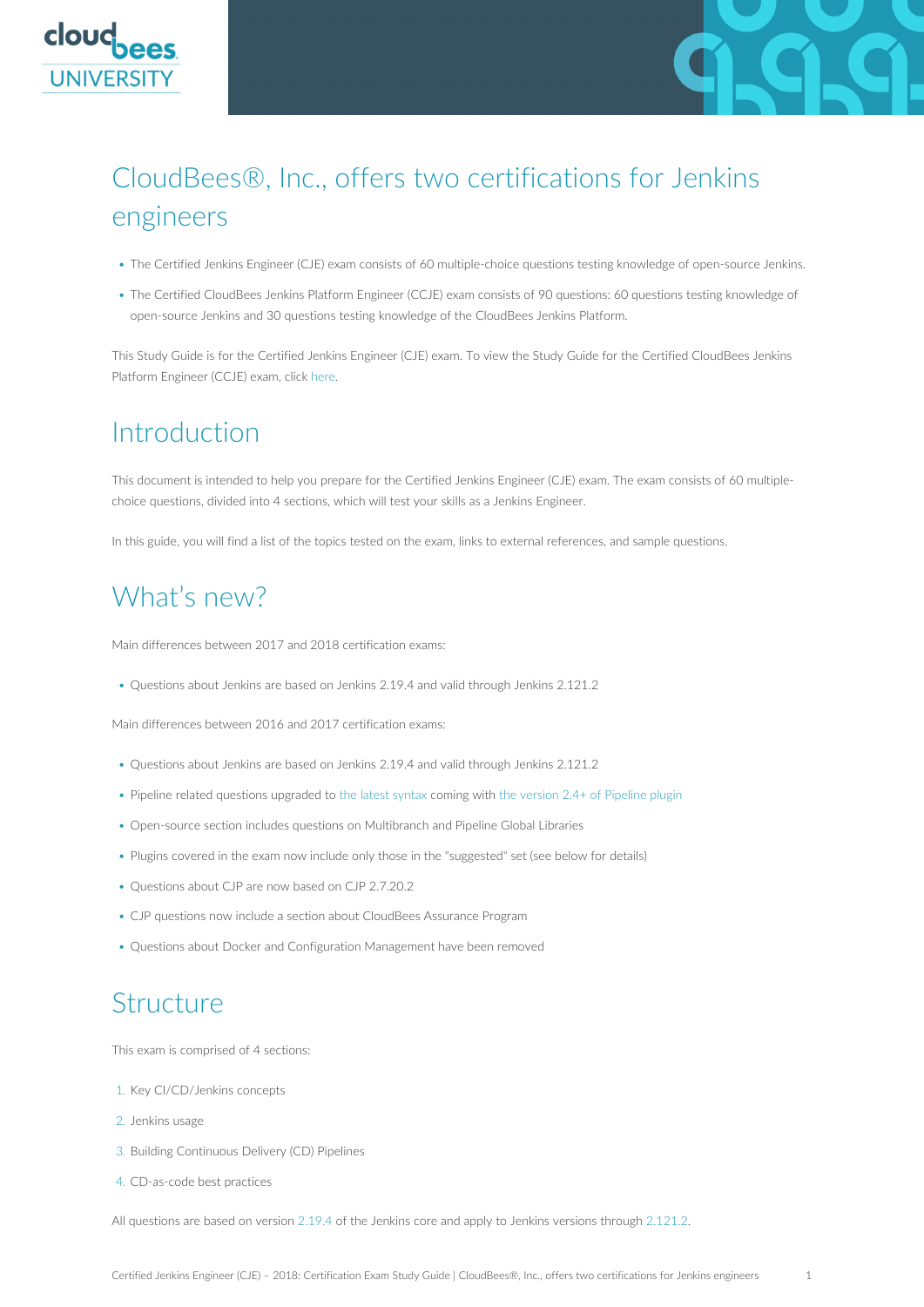



All questions are based on an out-of-the-box standard installation of Jenkins ("base" Jenkins), with the default recommended plugin set installed ("Suggested plugins"). See section [Plugins](#page-3-0) for more information.

**NOTE** On the exam, questions are presented in random order, not in sections.

#### <span id="page-3-0"></span>Plugins

Questions in sections 1–4 primarily cover questions about a "base" Jenkins installation, but knowledge of the "suggested" plugins will also be covered. Candidates are expected to know the functionality/uses of these plugins but will not be tested on detailed usage.

The "suggested" plugins are the default plugins installed by the "Setup Wizard" on a fresh new Jenkins installation. You can find the exhaustive list, bound to a fixed Jenkins version, by following this link: [Jenkins 2.19.4 suggested plugin list.](https://github.com/jenkinsci/jenkins/blob/jenkins-2.19.4/core/src/main/resources/jenkins/install/platform-plugins.json)

Please note that the ["Pipeline Plugin"](https://plugins.jenkins.io/workflow-aggregator) is itself an aggregation of plugins implementing the Pipeline and related features. It includes the following capabilities:

- [Pipeline Multibranch](https://plugins.jenkins.io/workflow-multibranch)
- [Pipeline Shared Groovy Libraries](https://plugins.jenkins.io/workflow-cps-global-lib)
- [Pipeline Stage View](https://plugins.jenkins.io/pipeline-stage-view)

#### <span id="page-3-1"></span>Terminology

Please also note the following:

- **SCM** stands for "source code management" unless otherwise specified.
- *Pipeline* refers to the job type created by the Pipeline plugin (formerly known as the "Workflow plugin"), except where used generically (e.g., "CD pipelines") or in the names of specific plugins (e.g., "Build Pipeline plugin").
- Various UI elements in Jenkins will be referred to using the following terms:

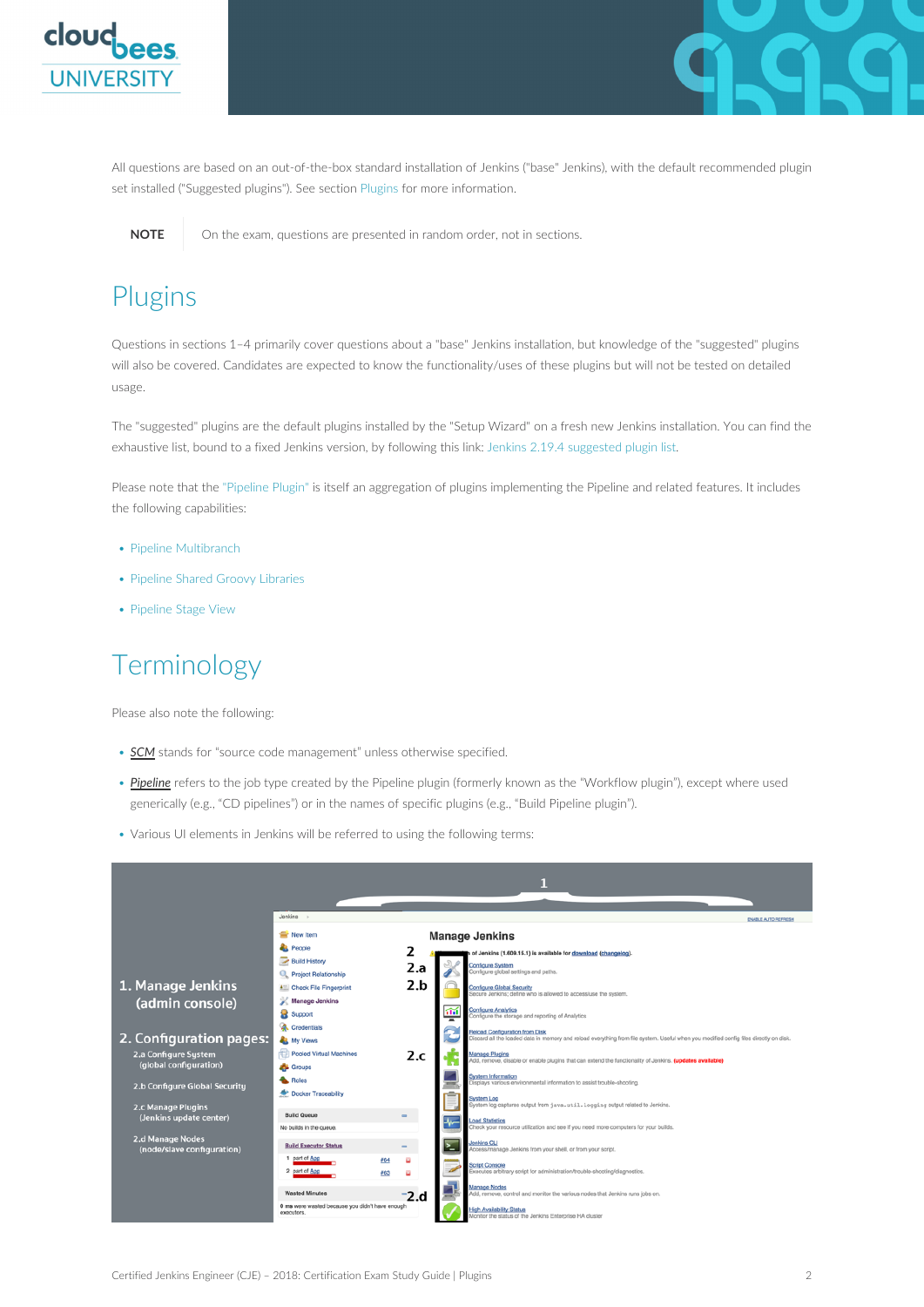







### <span id="page-4-0"></span>1. Key CI/CD/Jenkins Concepts

This topic comprises approximately 18% of the exam. Questions cover the following topics:

- Continuous Delivery/Continuous Integration Concepts
	- Define continuous integration, continuous delivery, continuous deployment
	- Difference between CI and CD
	- Stages of CI and CD
	- Continuous delivery versus continuous deployment
- Jobs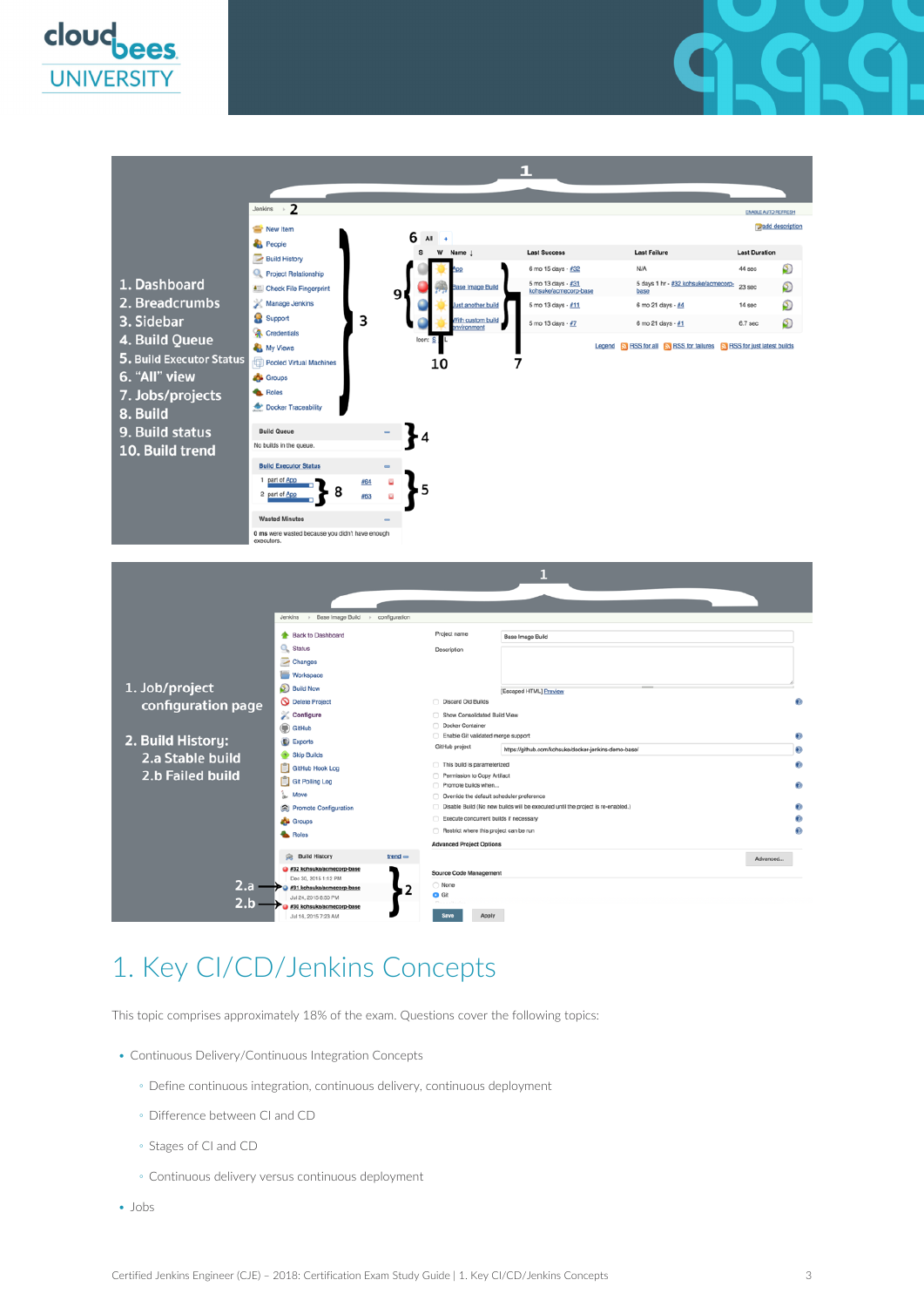

99

- What are jobs in Jenkins?
- Types of jobs
- Scope of jobs
- Builds
	- What are builds in Jenkins?
	- What are build steps, triggers, artifacts, and repositories?
	- Build tools configuration
- Source
	- What are source code management systems and how are they used?
	- Cloud-based SCMs
	- Jenkins changelogs
	- Incremental updates v clean check out
	- Checking in code
	- Infrastructure-as-Code
	- Branch and Merge Strategies
- Testing
	- Benefits of testing with Jenkins
	- Define unit test, smoke test, acceptance test, automated verification/functional tests
- Notifications
	- Types of notifications in Jenkins
	- Importance of notifications
- Distributed Builds
	- What are distributed builds?
	- Functions of masters and agents
- Plugins
	- What are plugins?
	- What is the plugin manager?
- Jenkins Rest API
	- How to interact with it
	- Why use it?
- Security
	- Authentication versus authorization
	- Matrix security
	- Definition of auditing, credentials, and other key security concepts
- Fingerprints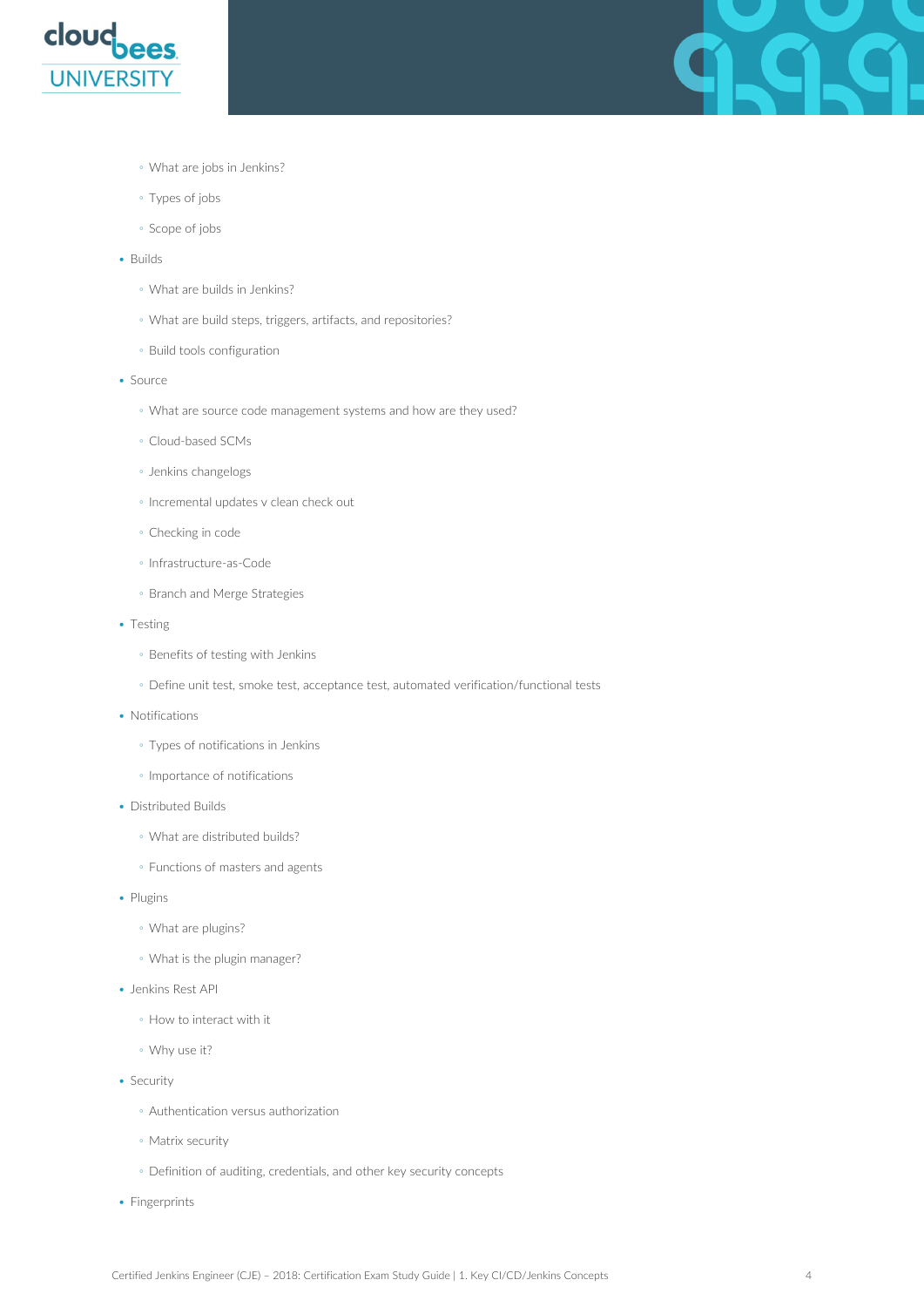

- What are fingerprints?
- How do fingerprints work?
- Artifacts
	- How to use artifacts in Jenkins
	- Storing artifacts
- Using 3rd party tools
	- How to use 3rd party tools
- Installation Wizard
	- What is the Jenkins Installation Wizard?
	- How to use the Wizard?
	- Which configurations are covered by the Installation Wizard?

These online resources provide entry points to understanding the above topics:

- <http://www.martinfowler.com>
	- [Continuous Integration](https://www.martinfowler.com/articles/continuousIntegration.html)
	- [Continuous Delivery](https://martinfowler.com/bliki/ContinuousDelivery.html)
	- [Deployment Pipeline](https://martinfowler.com/bliki/DeploymentPipeline.html)
- <http://www.informit.com>
	- [CD Pipeline Anatomy](http://www.informit.com/articles/article.aspx?p=1621865&seqNum=2)
- <http://devops.com>
	- [What is a CD pipeline](https://devops.com/continuous-delivery-pipeline/)
- <https://jaxenter.com>
	- [Implementing Continuous Delivery](https://jaxenter.com/implementing-continuous-delivery-117916.html)
- <http://www.infoq.com>
	- [Orchestrating Pipelines Jenkins](https://www.infoq.com/articles/orch-pipelines-jenkins)
- <http://technologyconversations.com>
	- [Continuous Delivery Introduction to Concepts and Tools](https://technologyconversations.com/2014/04/29/continuous-delivery-introduction-to-concepts-and-tools/)
- <https://en.wikipedia.org>
	- [Continuous delivery](https://en.wikipedia.org/wiki/Continuous_delivery)
	- [Artifact software development](https://en.wikipedia.org/wiki/Artifact_%28software_development%29)
	- [Build automation](https://en.wikipedia.org/wiki/Build_automation)
	- [Distributed version control](https://en.wikipedia.org/wiki/Distributed_version_control)
	- [List of version control software](https://en.wikipedia.org/wiki/List_of_version_control_software)
	- [Smoke testing \(software\)](https://en.wikipedia.org/wiki/Smoke_testing_(software))
- <https://jenkins.io>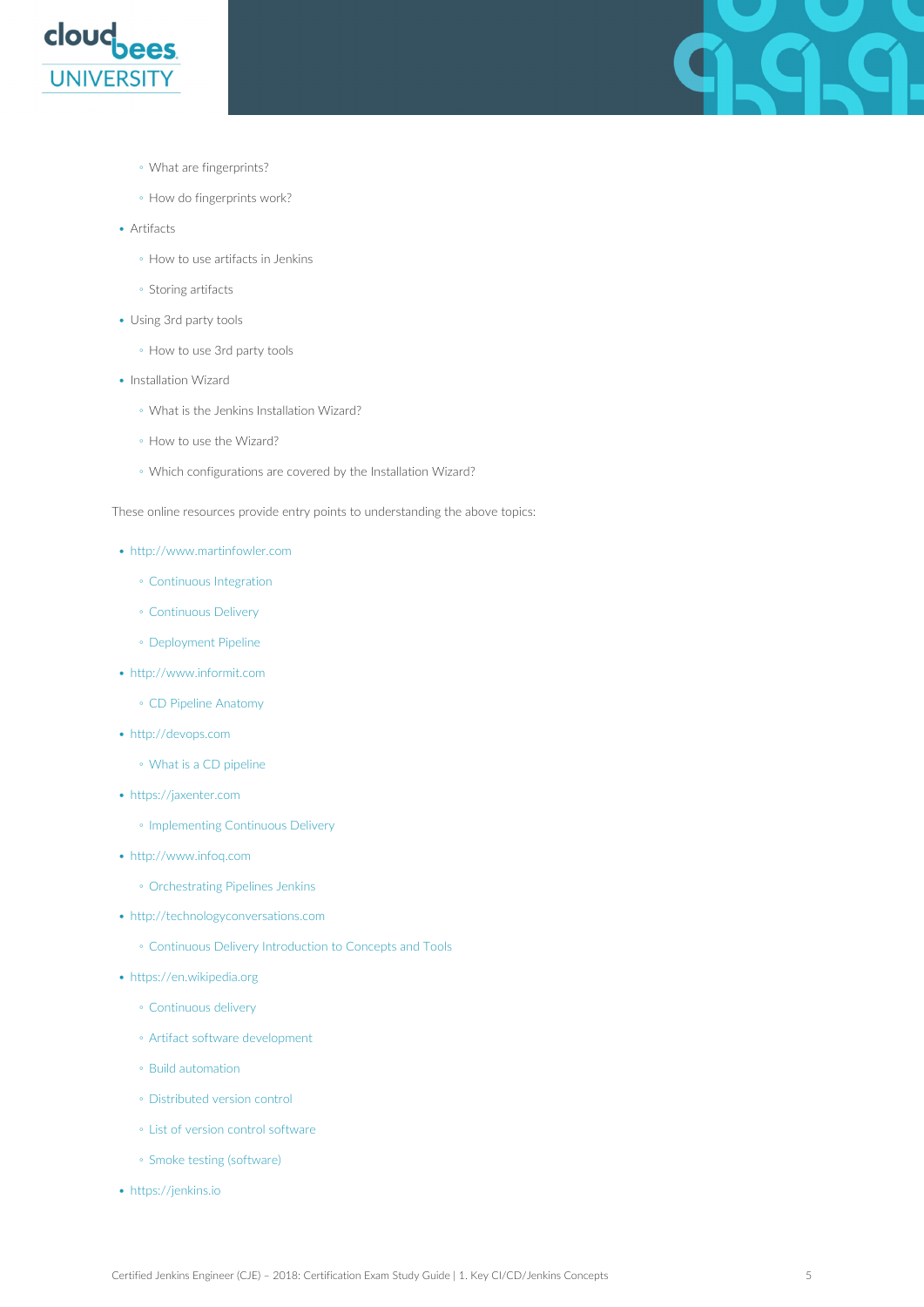

- [Jenkins Installation and Setup](https://jenkins.io/doc/book/installing/)
- [Jenkins Documentation](https://jenkins.io/doc/)
- [Jenkins Pipeline](https://jenkins.io/doc/book/pipeline/)
- [Jenkins HandBook](https://jenkins.io/doc/book/)
- <https://plugins.jenkins.io>
- <https://www.safaribooksonline.com>
	- [Jenkins the Definitive Guide](https://www.safaribooksonline.com/library/view/jenkins-the-definitive/9781449311155/ch05.html)
- <https://wiki.jenkins-ci.org>
	- [Administering Jenkins](https://wiki.jenkins.io/display/JENKINS/Administering+Jenkins)
	- [Terminology](https://wiki.jenkins.io/display/JENKINS/Terminology)
	- [Extreme feedback lamp switch gear style](https://jenkins.io/blog/2013/09/05/extreme-feedback-lamp-switch-gear-style/)
	- [Distributed builds: Offline status and retention strategy](https://wiki.jenkins.io/display/JENKINS/Distributed+builds#Distributedbuilds-Offlinestatusandretentionstrategy)
	- [Remoting issue](https://wiki.jenkins.io/display/JENKINS/Remoting+issue)
	- [Remote access API](https://wiki.jenkins.io/display/JENKINS/Remote+access+API)
	- [Matrix based security](https://wiki.jenkins.io/display/JENKINS/Matrix-based+security)
	- [Securing Jenkins](https://wiki.jenkins.io/display/JENKINS/Securing+Jenkins)
	- [Quick and Simple Security](https://wiki.jenkins.io/display/JENKINS/Quick+and+Simple+Security)
- <http://docs.openstack.org>
	- [Jenkins job builder](https://docs.openstack.org/infra/jenkins-job-builder/triggers.html)
- <https://www.simple-talk.com>
	- [Branching and merging](https://www.red-gate.com/simple-talk/opinion/opinion-pieces/branching-and-merging-ten-pretty-good-practices/)
- <http://stackoverflow.com>
	- [What is unit test, integration test, smoke test, regression test?](https://stackoverflow.com/questions/520064/what-is-unit-test-integration-test-smoke-test-regression-test)
- <https://www.cloudbees.com/>
	- [Notifications](https://www.cloudbees.com/blog/sending-notifications-pipeline)
- <http://searchsecurity.techtarget.com/>
	- [Authentication authorization and accounting](http://searchsecurity.techtarget.com/definition/authentication-authorization-and-accounting)

### <span id="page-7-0"></span>2. Jenkins usage (features and functionality)

This topic comprises approximately 23% of the exam. Questions cover the following topics:

- Jobs
	- Organizing jobs in Jenkins
	- Parameterized jobs
	- Usage of Freestyle/Pipeline/Matrix jobs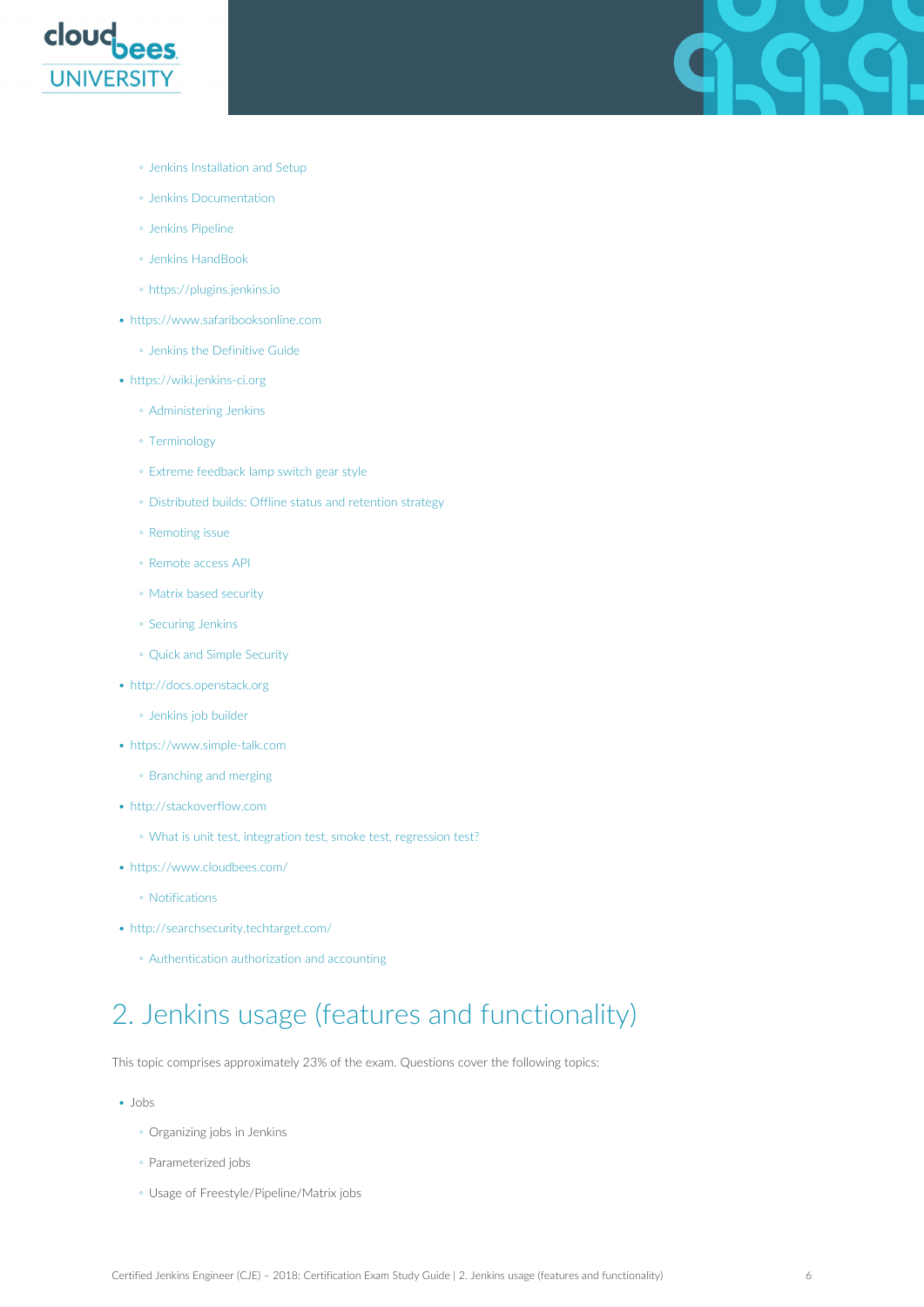



- Builds
	- Setting up build steps and triggers
	- Configuring build tools
	- Running scripts as part of build steps
- Source Code Management
	- Polling source code management
	- Creating hooks
	- Including version control tags and version information
- Testing
	- Testing for code coverage
	- Test reports in Jenkins
	- Displaying test results
	- Integrating with test automation tools
	- Breaking builds
- Notifications
	- Setup and usage
	- Email notifications, instant messaging
	- Alarming on notifications
- Distributed Builds
	- Setting up and running builds in parallel
	- Setting up and using SSH agents, JNLP agents, cloud agents
	- Monitoring nodes
- Plugins
	- Setting up and using Plugin Manager
	- Finding and configuring required plugins
- CI/CD
	- Using Pipeline (formerly known as "Workflow")
	- Integrating automated deployment
	- Release management process
	- Pipeline stage behavior
- Jenkins Rest API
	- Using REST API to trigger jobs remotely, access job status, create/delete jobs
- Security
	- Setting up and using security realms
	- User database, project security, Matrix security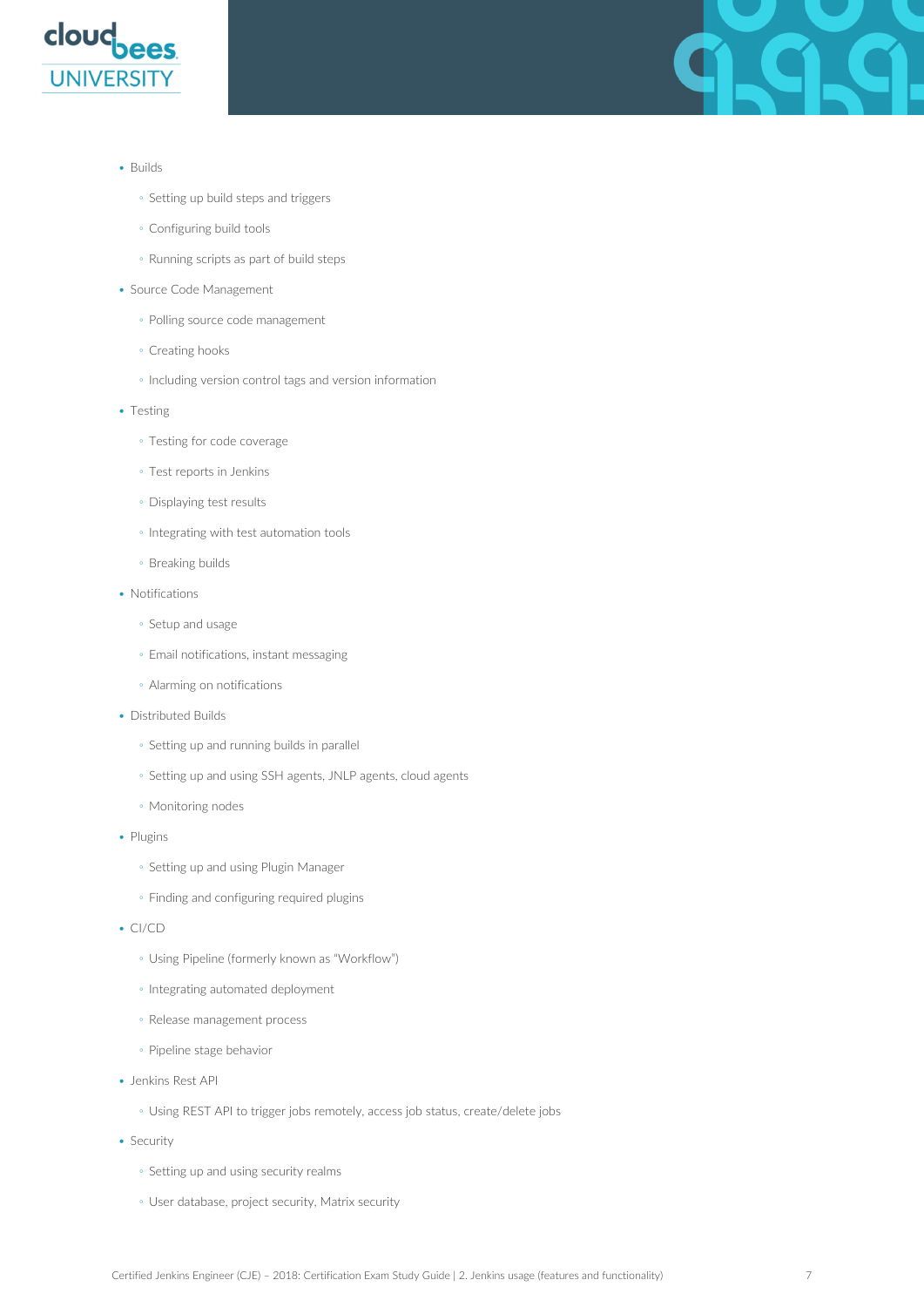

- Setting up and using auditing
- Setting up and using credentials
- Fingerprints
	- Fingerprinting jobs shared or copied between jobs
- Artifacts
	- Copying artifacts
	- Using artifacts in Jenkins
	- Artifact retention policy
- Alerts
	- Making basic updates to jobs and build scripts
	- Troubleshooting specific problems from build and test failure alerts

These online resources provide entry points to understanding the above topics:

- <https://wiki.jenkins-ci.org>
	- [Distributed builds](https://wiki.jenkins.io/display/JENKINS/Distributed+builds)
	- [Post-initialization script](https://wiki.jenkins-ci.org/display/JENKINS/Post-initialization+script)
	- [Features controlled by system properties](https://wiki.jenkins.io/display/JENKINS/Features+controlled+by+system+properties)
- <http://blog.cloudbees.com>
	- [Parallelism and Distributed Builds with Jenkins](https://www.cloudbees.com/blog/parallelism-and-distributed-builds-jenkins)

# <span id="page-9-0"></span>3. Building Continuous Delivery (CD) Pipelines

This topic comprises approximately 16% of the exam. Questions cover the following topics:

- Pipeline Concepts
	- Value stream mapping for CD pipelines
	- Why create a pipeline?
	- Gates within a CD pipeline
	- How to protect centralized pipelines when multiple groups use same tools
	- Definition of binary reuse, automated deployment, multiple environments
	- Elements of your ideal CI/CD pipeline tools
	- Key concepts in building scripts (including security/password, environment information, etc.)
- Upstream and downstream
	- Triggering jobs from other jobs
	- Setting up the Parameterized Trigger plugin
	- Upstream/downstreamjobs
- Triggering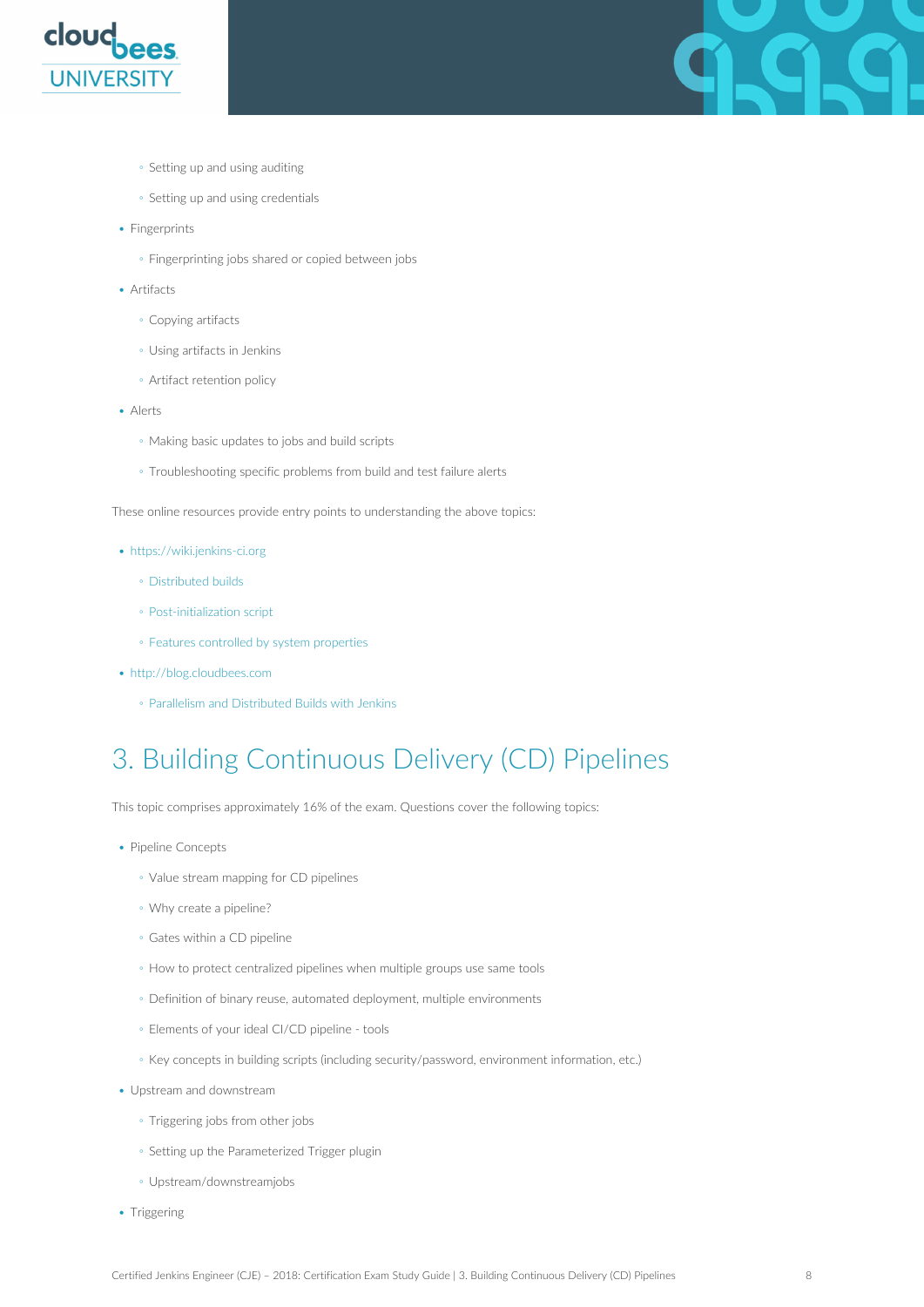

- Triggering Jenkins on code changes
- Difference between push and pull
- When to use push vs. pull
- Pipeline (formerly known as "Workflow")
	- Benefits of Pipeline vs linked jobs
	- Functionalities offered by Pipeline
	- How to use Pipeline
	- Pipeline stage view
- Folders
	- How to control access to items in Jenkins with folders
	- Referencing jobs in folders
- Parameters
	- Setting up test automation in Jenkins against an uploaded executable
	- Passing parameters between jobs
	- Identifying parameters and how to use them: file parameter, string parameter
	- Jenkins CLI parameters
- Promotions
	- Promotion of a job
	- Why promote jobs?
	- How to use the Promoted Builds plugin
- Notifications
	- How to radiate information on CD pipelines to teams
- Pipeline Multibranch and Repository Scanning
	- Usage of Multibranch jobs
	- Scanning GitHub and BitBucket Organization
	- ScanningbasicSCMrepositories
- Pipeline Global Libraries
	- How to share code across Pipelines
	- Usages of the Shared Libraries
	- Interaction with Folders and Repository scanning
	- Security and Groovy sandbox

These online resources provide entry points to understanding the above topics:

- <https://jenkins.io>
	- [Jenkins HandBook](https://jenkins.io/doc/book/)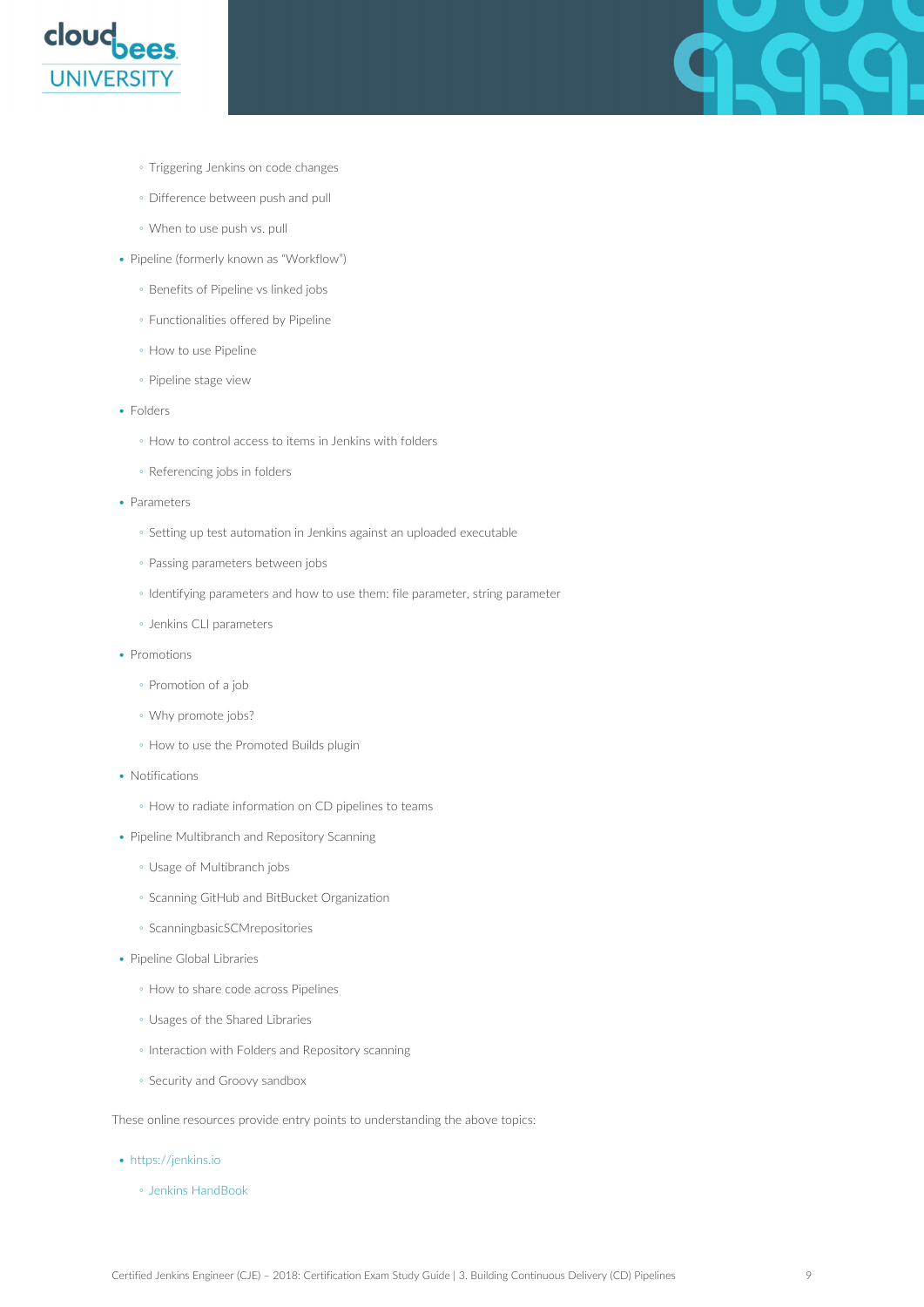

- [Jenkins Pipeline](https://jenkins.io/doc/book/pipeline/)
- [Pipeline Global Shared Libraries](https://jenkins.io/doc/book/pipeline/shared-libraries/)
- [Pipeline Multibranch](https://jenkins.io/doc/book/pipeline/multibranch/)
- [Controlling the Flow with Stage, Lock, and Milestone](https://jenkins.io/blog/2016/10/16/stage-lock-milestone/)
- <https://plugins.jenkins.io/>
	- [Pipeline Plugin 2.4](https://plugins.jenkins.io/workflow-aggregator#PipelinePlugin-2.4%28Sep21%2C2016%29)
- [CloudBees Knowledgebase](https://support.cloudbees.com/hc/en-us)
	- [Injecting Secrets into Jenkins Build Jobs](https://support.cloudbees.com/hc/en-us/articles/203802500-Injecting-Secrets-into-Jenkins-Build-Jobs)
- <https://www.cloudbees.com>
	- [Credentials API Jenkins](https://support.cloudbees.com/hc/en-us/articles/203802500-Injecting-Secrets-into-Jenkins-Build-Jobs)
- [CloudBees Documentation](https://go.cloudbees.com/doc/index.html)
	- [List views](https://go.cloudbees.com/doc/index.html)
- <https://github.com>
	- [confab](https://github.com/jenkinsci/jenkins/blob/3537831a42cd5b3b27a41fcde9b1f201962f38a1/core/src/main/grammar/crontab.g#L68-L71)
	- [help-spec](https://github.com/jenkinsci/jenkins/blob/3537831a42cd5b3b27a41fcde9b1f201962f38a1/core/src/main/resources/hudson/triggers/TimerTrigger/help-spec.html#L45-L46)
	- [pause and resume execution](https://github.com/jenkinsci/pipeline-plugin/blob/feb5bf44573dfc9379d9551f12b0372907e787be/README.md#pause-and-resume-execution)
	- [Executor Step Test](https://github.com/jenkinsci/pipeline-plugin/blob/feb5bf44573dfc9379d9551f12b0372907e787be/aggregator/src/test/java/org/jenkinsci/plugins/workflow/steps/ExecutorStepTest.java#L165-L214)
	- [Write File Step](https://github.com/jenkinsci/pipeline-plugin/blob/e0263fc7275e804785e4e93054ef0f2f2945a2dc/basic-steps/src/main/resources/org/jenkinsci/plugins/workflow/steps/WriteFileStep/help.html#L1)
- <http://wiki.jenkins-ci.org>
	- [Jenkins CLI](https://wiki.jenkins.io/display/JENKINS/Jenkins+CLI)

### <span id="page-11-0"></span>4. CD-as-Code Best Practices

This topic comprises approximately 10% of the exam. Questions cover the following topics:

- Distributed builds architecture
- Fungible (replaceable) agents
- Master-agent connectors and protocol
- Tool installations on agents
- Cloud agents
- Traceability
- High availability

These online resources provide entry points to understanding the above topics:

- <http://go.cloudbees.com>
	- [Cookbook](https://go.cloudbees.com/docs/cloudbees-documentation/cookbook/book.html)
	- [Distributed Builds Architecture](https://go.cloudbees.com/docs/cloudbees-documentation/cookbook/book.html#_distributed_builds_architecture)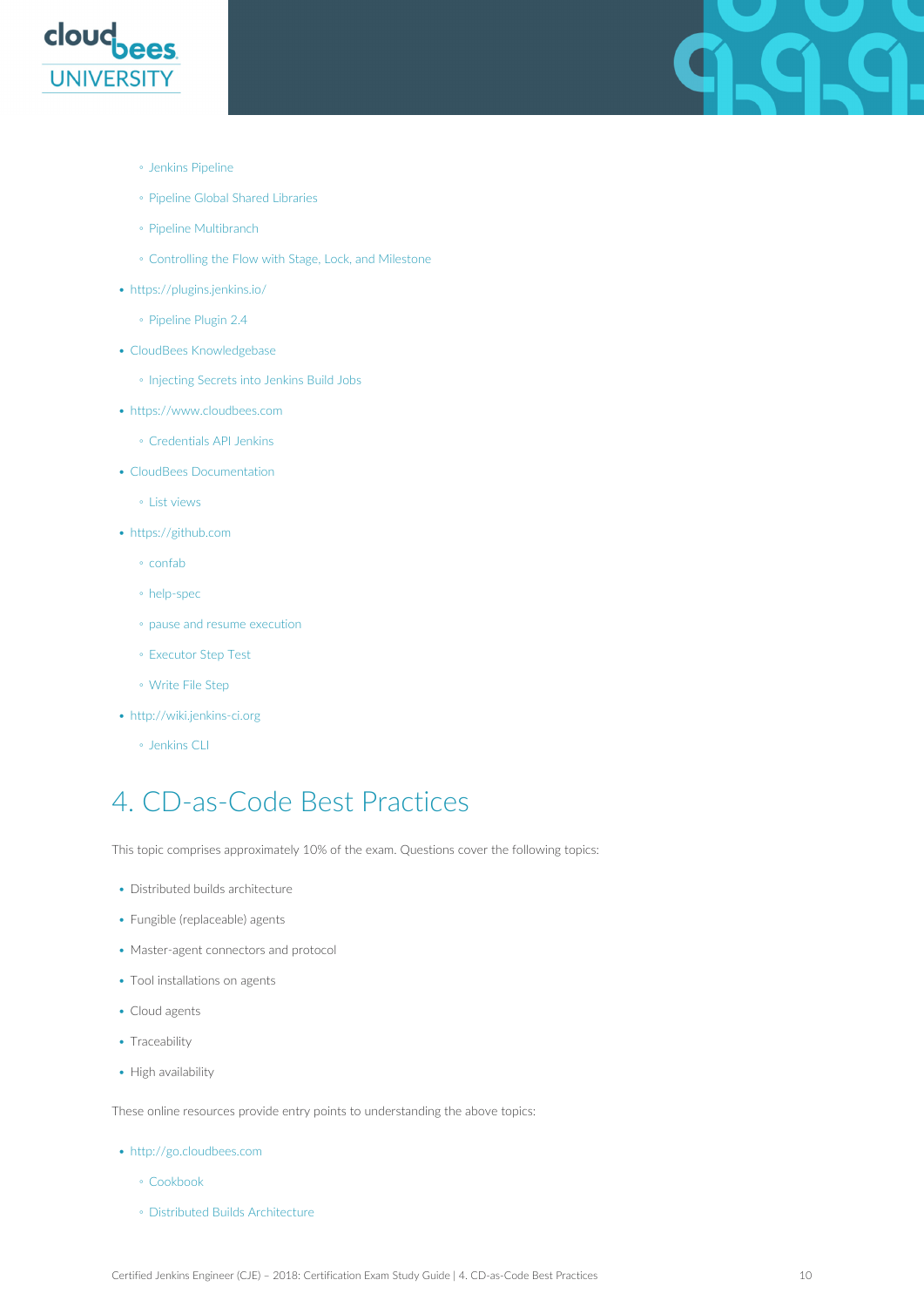



- [Choosing the Right Hardware](https://go.cloudbees.com/docs/cloudbees-documentation/cookbook/book.html#_choosing_the_right_hardware_for_masters)
- [Architecting for Scale](https://go.cloudbees.com/docs/cloudbees-documentation/cookbook/book.html#_architecting_for_scale)
- [Pipeline as Code \(formerly "Workflow as Code"\)](https://go.cloudbees.com/docs/cloudbees-documentation/cookbook/book.html#pipeline-as-code)
- <http://wiki.jenkins-ci.org>
	- [Remoting](https://wiki.jenkins.io/display/JENKINS/Remoting+issue)

#### <span id="page-12-0"></span>Sample Questions

- 1. By definition, what does a Continuous Delivery pipeline consist of?
	- a. Backlog items
	- b. Artifacts
	- c. Stages
	- d. Tickets
	- e. Commitments
- 2. You need to execute a shell script (/usr/bin/prepare-env) just before a Linux agent is started. How do you achieve this?
	- a. Use the "Suffix Start Agent Command" configuration option on the agent configuration.
	- b. Use the "Prefix Start Agent Command" configuration option on the agent configuration.
	- c. Configure a .profile file containing a call to /usr/bin/prepare-env in the home directory of the OS user which runs the agent process.
	- d. Add a shell step to each Job tied to this agent to execute the shell script.
- 3. Suppose you are asked to obtain the config.xml of a folder (myFolder) from a script or HTTP client using the Jenkins Remote API. The folder exists at the root of a Jenkins master. Which URL pattern is correct for obtaining this configuration file?
	- a. root/job/myFolder/config.xml
	- b. root/folder/myFolder/config.xml
	- c. root/myFolder/config.xml
	- d. root/myFolder?param=config.xml
	- e. root/api/getConfig?source=myFolder
- 4. What architecture is recommended by the Jenkins Cookbook for a scalable Jenkins environment?
	- a. Distributed Builds Architecture
	- b. Central Master Architecture
	- c. Automatic Builds Architecture D. Manual Polling Architecture E. One-Shot Build Architecture
- 5. In a Cluster Operations Job, which THREE of the following steps can be applied to a Client Master only?
	- a. Install Jenkins
	- b. Upgrade Jenkins
	- c. Upgrade all plugins D. Install plugin
	- d. Uninstall Jenkins